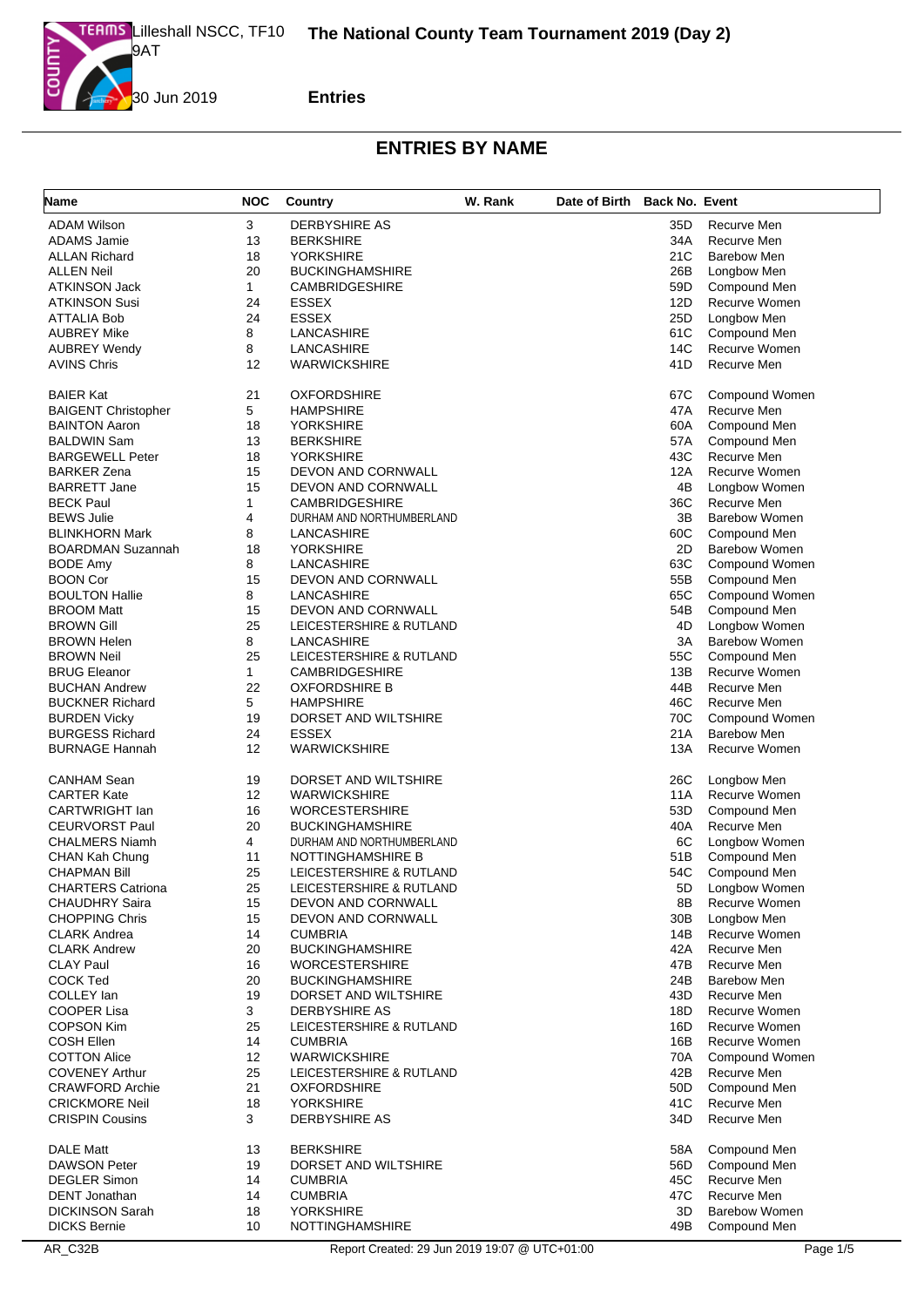

| Name                                         | <b>NOC</b>     | <b>Country</b>                                  | W. Rank | Date of Birth Back No. Event |            |                                    |
|----------------------------------------------|----------------|-------------------------------------------------|---------|------------------------------|------------|------------------------------------|
| <b>DOHERTY Kim</b>                           | 8              | LANCASHIRE                                      |         |                              | 2A         | <b>Barebow Women</b>               |
| <b>DUNCAN Tom</b>                            | 12             | <b>WARWICKSHIRE</b>                             |         |                              | 50C        | Compound Men                       |
| <b>DUNCANSON Kevin</b>                       | 4              | DURHAM AND NORTHUMBERLAND                       |         |                              | 56A        | Compound Men                       |
| <b>DUNCANSON Pamela</b>                      | 4              | DURHAM AND NORTHUMBERLAND                       |         |                              | 68D        | Compound Women                     |
| <b>DWYER Michael</b>                         | 18             | <b>YORKSHIRE</b>                                |         |                              | 19C        | <b>Barebow Men</b>                 |
|                                              |                |                                                 |         |                              |            |                                    |
| <b>ELLIOTT Rosie</b><br><b>EMENEY Sonnie</b> | 18<br>5        | <b>YORKSHIRE</b><br><b>HAMPSHIRE</b>            |         |                              | 6A<br>46A  | Longbow Women<br>Recurve Men       |
| <b>ENGLISH Neil</b>                          | 18             | <b>YORKSHIRE</b>                                |         |                              | 61A        | Compound Men                       |
|                                              |                |                                                 |         |                              |            |                                    |
| FERN Sarah                                   | 19             | DORSET AND WILTSHIRE                            |         |                              | ЗC         | <b>Barebow Women</b>               |
| FIELD Paul                                   | 20             | <b>BUCKINGHAMSHIRE</b>                          |         |                              | 25B        | Longbow Men                        |
| <b>FINN Ciaran</b>                           | 5              | <b>HAMPSHIRE</b>                                |         |                              | 28D        | Longbow Men                        |
| FINN Dan                                     | 17             | <b>WORCESTERSHIRE B</b>                         |         |                              | 37D        | Recurve Men                        |
| FITZGERALD Richard                           | 26             | SURREY A A                                      |         |                              | 38C        | Recurve Men                        |
| FLEMING Ian                                  | 8              | LANCASHIRE                                      |         |                              | 30C        | Longbow Men                        |
| FOLEY John<br><b>FOSTER Elizabeth</b>        | 6<br>4         | <b>HAMPSHIRE B</b><br>DURHAM AND NORTHUMBERLAND |         |                              | 50A<br>70B | Compound Men<br>Compound Women     |
| <b>FREEMAN Hamish</b>                        | 8              | LANCASHIRE                                      |         |                              | 28C        | Longbow Men                        |
|                                              |                |                                                 |         |                              |            |                                    |
| <b>GADD Cliff</b>                            | 7              | <b>KENT</b>                                     |         |                              | 25A        | Longbow Men                        |
| <b>GARDINER Matthew</b>                      | 18             | <b>YORKSHIRE</b>                                |         |                              | 42C        | Recurve Men                        |
| <b>GARRETT Neill</b>                         | 16             | <b>WORCESTERSHIRE</b>                           |         |                              | 46D        | Recurve Men                        |
| <b>GEDALOVITCH Tony</b>                      | 24             | <b>ESSEX</b>                                    |         |                              | 20A        | <b>Barebow Men</b>                 |
| <b>GIDDINGS Rebecca</b>                      | 5              | <b>HAMPSHIRE</b>                                |         |                              | 7A         | Longbow Women                      |
| <b>GILDER Sally</b>                          | 16             | <b>WORCESTERSHIRE</b>                           |         |                              | 11C        | Recurve Women                      |
| <b>GILL Steven</b>                           | 8              | LANCASHIRE                                      |         |                              | 31A        | Recurve Men                        |
| GLOVER Ben                                   | 21             | <b>OXFORDSHIRE</b>                              |         |                              | 48D        | Compound Men                       |
| <b>GLOVER Steve</b>                          | 15<br>13       | DEVON AND CORNWALL<br><b>BERKSHIRE</b>          |         |                              | 56B        | Compound Men                       |
| <b>GOULD Steve</b><br><b>GRACE Lee</b>       | 5              | <b>HAMPSHIRE</b>                                |         |                              | 59A<br>59B | Compound Men                       |
| <b>GRACE Tina</b>                            | 5              | <b>HAMPSHIRE</b>                                |         |                              | 6D         | Compound Men<br>Longbow Women      |
| <b>GRADWOHL Elisa</b>                        | 12             | <b>WARWICKSHIRE</b>                             |         |                              | 69C        | Compound Women                     |
| <b>GRAY Lisa</b>                             | 5              | <b>HAMPSHIRE</b>                                |         |                              | 18A        | <b>Recurve Women</b>               |
| <b>GRAY Robert</b>                           | 10             | <b>NOTTINGHAMSHIRE</b>                          |         |                              | 33C        | Recurve Men                        |
| <b>GRAY Zoe</b>                              | 6              | <b>HAMPSHIRE B</b>                              |         |                              | 66D        | Compound Women                     |
|                                              |                |                                                 |         |                              |            |                                    |
| <b>HADFIELD Leigh</b>                        | 23             | <b>CHESHIRE</b>                                 |         |                              | 31B        | Recurve Men                        |
| <b>HALDANE Mark</b>                          | 5              | <b>HAMPSHIRE</b>                                |         |                              | 57B        | Compound Men                       |
| <b>HALL Catherine</b>                        | 4              | DURHAM AND NORTHUMBERLAND                       |         |                              | 7C         | Longbow Women                      |
| <b>HALL David</b>                            | 9              | <b>NORFOLK</b>                                  |         |                              | 52A        | Compound Men                       |
| HASLAM Lewis                                 | 3<br>5         | <b>DERBYSHIRE AS</b><br><b>HAMPSHIRE</b>        |         |                              | 51C<br>22C | Compound Men<br><b>Barebow Men</b> |
| HAYBALL Nicholas<br>HAYDEN Alan              | 19             | DORSET AND WILTSHIRE                            |         |                              | 54D        | Compound Men                       |
| HAYDEN Gavin                                 | 19             | DORSET AND WILTSHIRE                            |         |                              | 44D        | Recurve Men                        |
| <b>HAYNES Stephen</b>                        | $\mathbf{1}$   | <b>CAMBRIDGESHIRE</b>                           |         |                              | 58D        | Compound Men                       |
| <b>HAZELL Wayne</b>                          | 17             | <b>WORCESTERSHIRE B</b>                         |         |                              | 38D        | Recurve Men                        |
| HEBDIGE Ged                                  | 18             | YORKSHIRE                                       |         |                              | 30A        | Longbow Men                        |
| <b>HELLIWELL Grace</b>                       | 18             | <b>YORKSHIRE</b>                                |         |                              | 1D         | <b>Barebow Women</b>               |
| <b>HENFREY Callum</b>                        | 21             | <b>OXFORDSHIRE</b>                              |         |                              | 43B        | Recurve Men                        |
| <b>HIGGS Graham</b>                          | 26             | SURREY A A                                      |         |                              | 40C        | Recurve Men                        |
| <b>HIGHAM Jeff</b>                           | 14             | <b>CUMBRIA</b>                                  |         |                              | 59C        | Compound Men                       |
| <b>HILL Alex</b>                             | 19             | DORSET AND WILTSHIRE                            |         |                              | 45D        | Recurve Men                        |
| <b>HIND Colin</b>                            | $\overline{7}$ | <b>KENT</b>                                     |         |                              | 26A        | Longbow Men                        |
| HODGKINS Kevin                               | 14             | <b>CUMBRIA</b>                                  |         |                              | 44C        | Recurve Men                        |
| <b>HOLDER Alan</b>                           | 5              | <b>HAMPSHIRE</b>                                |         |                              | 23C        | <b>Barebow Men</b>                 |
| <b>HOUGHTON June</b>                         | 14             | <b>CUMBRIA</b>                                  |         |                              | 15B        | Recurve Women                      |
| <b>HOWARD Lindsay</b>                        | 18             | <b>YORKSHIRE</b>                                |         |                              | 64A        | Compound Women                     |
| <b>HOWELL James</b>                          | 24             | <b>ESSEX</b>                                    |         |                              | 61B        | Compound Men                       |
| <b>HUDSON Sheila</b>                         | 18             | <b>YORKSHIRE</b>                                |         |                              | 4A         | Longbow Women                      |
| <b>HUGHES Heather</b>                        | 8              | LANCASHIRE                                      |         |                              | 13C        | Recurve Women                      |
| <b>HUNTER Alison</b>                         | 14             | <b>CUMBRIA</b>                                  |         |                              | 64B        | Compound Women                     |
| <b>HURST Shelley</b>                         | 18             | <b>YORKSHIRE</b>                                |         |                              | 8A         | Recurve Women                      |
| <b>INGRAM Richard</b>                        | 4              | DURHAM AND NORTHUMBERLAND                       |         |                              | 38A        | Recurve Men                        |
| IP Sherman                                   | 12             | <b>WARWICKSHIRE</b>                             |         |                              | 42D        | Recurve Men                        |
|                                              |                |                                                 |         |                              |            |                                    |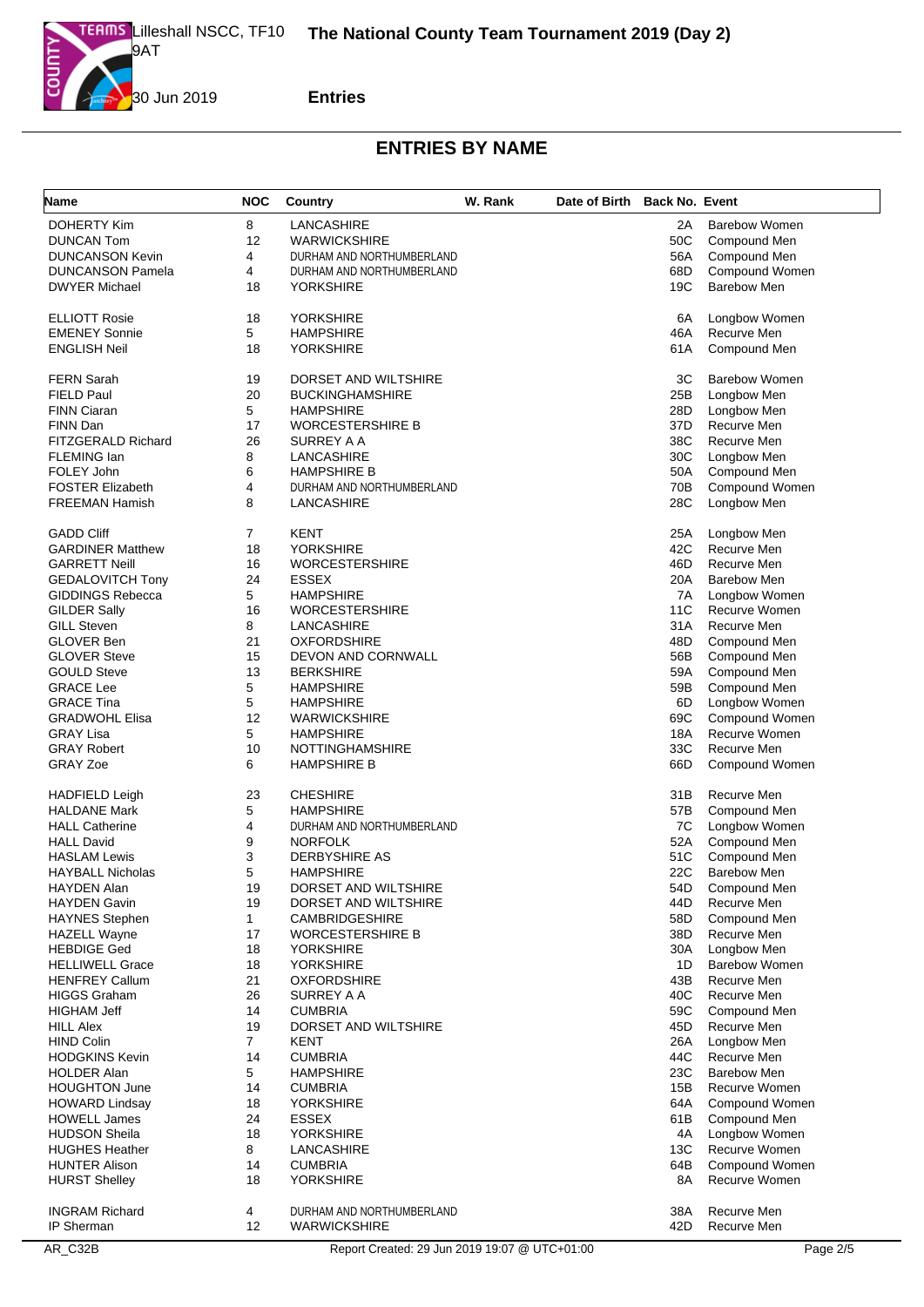

| Name                          | <b>NOC</b>   | Country                   | W. Rank | Date of Birth Back No. Event |     |                      |
|-------------------------------|--------------|---------------------------|---------|------------------------------|-----|----------------------|
| <b>JACKSON Timothy</b>        | 12           | <b>WARWICKSHIRE</b>       |         |                              | 49C | Compound Men         |
| <b>JAMES Steven</b>           | 4            | DURHAM AND NORTHUMBERLAND |         |                              | 54A | Compound Men         |
| <b>JONES Georgie</b>          | 25           | LEICESTERSHIRE & RUTLAND  |         |                              | 7В  | Longbow Women        |
| <b>JONES Kevin</b>            | 20           | <b>BUCKINGHAMSHIRE</b>    |         |                              | 41A | Recurve Men          |
| <b>JORDAN Martin</b>          | 18           | <b>YORKSHIRE</b>          |         |                              | 28A | Longbow Men          |
| <b>JOYCE Christopher</b>      | 10           | <b>NOTTINGHAMSHIRE</b>    |         |                              | 34C | Recurve Men          |
| <b>JUBIN Penny</b>            | 5            | <b>HAMPSHIRE</b>          |         |                              | 5C  | Longbow Women        |
| <b>JUNIPER Kevin</b>          | 24           | <b>ESSEX</b>              |         |                              | 38B | Recurve Men          |
|                               |              |                           |         |                              |     |                      |
| <b>KAHN Afran</b>             | 23           | <b>CHESHIRE</b>           |         |                              | 32B | Recurve Men          |
| <b>KEITH Becc</b>             | 4            | DURHAM AND NORTHUMBERLAND |         |                              | 69A | Compound Women       |
| <b>KENDRICK Laura</b>         | 3            | DERBYSHIRE AS             |         |                              | 18B | Recurve Women        |
| <b>KENTROP Adam</b>           | 1            | <b>CAMBRIDGESHIRE</b>     |         |                              | 57D | Compound Men         |
| <b>KILGALLON Daniel</b>       | 8            | LANCASHIRE                |         |                              | 21B | <b>Barebow Men</b>   |
| <b>KING Peter</b>             | 20           | <b>BUCKINGHAMSHIRE</b>    |         |                              | 27B | Longbow Men          |
| <b>KING Wendie</b>            | 24           | <b>ESSEX</b>              |         |                              | 11D | Recurve Women        |
| <b>LANE Nigel</b>             | 10           | <b>NOTTINGHAMSHIRE</b>    |         |                              | 50B | Compound Men         |
| <b>LANGTON Paula</b>          | $\mathbf{1}$ | <b>CAMBRIDGESHIRE</b>     |         |                              | 12B | Recurve Women        |
| <b>LANGTON-PHILLIPS Clare</b> | 19           | DORSET AND WILTSHIRE      |         |                              | 67D | Compound Women       |
| LASZSKOWICZ Neil              | 25           | LEICESTERSHIRE & RUTLAND  |         |                              | 56C | Compound Men         |
| <b>LAWRENCE Mark</b>          | 24           | <b>ESSEX</b>              |         |                              | 27D | Longbow Men          |
| <b>LAWRENCE Sharon</b>        | 24           | <b>ESSEX</b>              |         |                              | 13D | Recurve Women        |
| LEVERETT David                | 4            | DURHAM AND NORTHUMBERLAND |         |                              | 19D | <b>Barebow Men</b>   |
| LEVERETT Tracey               | 4            | DURHAM AND NORTHUMBERLAND |         |                              | 1B  | <b>Barebow Women</b> |
| <b>LOADER Victoria</b>        | 5            | HAMPSHIRE                 |         |                              | 68A | Compound Women       |
| <b>LOCK Oskars</b>            | 18           | <b>YORKSHIRE</b>          |         |                              | 62A | Compound Men         |
| LOWE Philippa                 | 12           | <b>WARWICKSHIRE</b>       |         |                              | 68B | Compound Women       |
| <b>LUNT Ciaran</b>            | 22           | <b>OXFORDSHIRE B</b>      |         |                              | 45A | Recurve Men          |
|                               |              |                           |         |                              |     |                      |
| <b>MALLET Eric</b>            | 24           | <b>ESSEX</b>              |         |                              | 26D | Longbow Men          |
| <b>MARIS Shaz</b>             | 8            | LANCASHIRE                |         |                              | 1A  | <b>Barebow Women</b> |
| <b>MATTHEWS Paul</b>          | 19           | DORSET AND WILTSHIRE      |         |                              | 55D | Compound Men         |
| <b>MCCULLOCK Allison</b>      | 14           | <b>CUMBRIA</b>            |         |                              | 65B | Compound Women       |
| <b>MCGOVERN Claire</b>        | 4            | DURHAM AND NORTHUMBERLAND |         |                              | 15A | Recurve Women        |
| <b>MEAD Gloria</b>            | 19           | DORSET AND WILTSHIRE      |         |                              | 17C | Recurve Women        |
| <b>MERRY Nat</b>              | 21           | <b>OXFORDSHIRE</b>        |         |                              | 68C | Compound Women       |
| <b>MESSAGE Dale</b>           | 8            | LANCASHIRE                |         |                              | 29C | Longbow Men          |
| <b>MEYRICK Sophie</b>         | 6            | <b>HAMPSHIRE B</b>        |         |                              | 64D | Compound Women       |
| MITCHELL Hannah               | 5            | <b>HAMPSHIRE</b>          |         |                              | 17A | Recurve Women        |
| <b>MOORE Joshua</b>           | 9            | <b>NORFOLK</b>            |         |                              | 51A | Compound Men         |
| <b>MORRIS Richard</b>         | 21           | <b>OXFORDSHIRE</b>        |         |                              | 49D | Compound Men         |
| <b>MOYNIHAN Richard</b>       | 8            | LANCASHIRE                |         |                              | 19B | <b>Barebow Men</b>   |
|                               |              |                           |         |                              |     |                      |
| <b>NAIRN Thomas</b>           | 23           | <b>CHESHIRE</b>           |         |                              | 33B | Recurve Men          |
| <b>NAKO Enrik</b>             | 12           | <b>WARWICKSHIRE</b>       |         |                              | 40D | Recurve Men          |
| <b>NEILL Seth</b>             | 15           | DEVON AND CORNWALL        |         |                              | 28B | Longbow Men          |
| NICHOLAS David                | 15           | <b>DEVON AND CORNWALL</b> |         |                              | 32D | Recurve Men          |
| NICHOLAS Lucy                 | 15           | DEVON AND CORNWALL        |         |                              | 10B | Recurve Women        |
| NICHOLSON Paul                | 4            | DURHAM AND NORTHUMBERLAND |         |                              | 37A | Recurve Men          |
| <b>NIGHTINGALE Andrew</b>     | 6            | <b>HAMPSHIRE B</b>        |         |                              | 49A | Compound Men         |
| <b>ORME Michelle</b>          | 19           | DORSET AND WILTSHIRE      |         |                              | 15C | Recurve Women        |
| <b>PALMER Freya</b>           | 16           | <b>WORCESTERSHIRE</b>     |         |                              | 10C | Recurve Women        |
| <b>PARKER David</b>           | 10           | <b>NOTTINGHAMSHIRE</b>    |         |                              | 32C | Recurve Men          |
| <b>PEARCE Mike</b>            | 19           | DORSET AND WILTSHIRE      |         |                              | 27C | Longbow Men          |
| <b>PERRY Liana</b>            | 21           | <b>OXFORDSHIRE</b>        |         |                              | 66B | Compound Women       |
| <b>PETER Botchett</b>         | 3            | DERBYSHIRE AS             |         |                              | 36D | Recurve Men          |
| PIPER Julian                  | 6            | <b>HAMPSHIRE B</b>        |         |                              | 34B | Recurve Men          |
| <b>PLATKIW Michael</b>        | 11           | NOTTINGHAMSHIRE B         |         |                              | 53B | Compound Men         |
| <b>POTTER Scott</b>           | 16           | <b>WORCESTERSHIRE</b>     |         |                              | 60D | Compound Men         |
| PRETLOVE Jason                | 24           | <b>ESSEX</b>              |         |                              | 60B | Compound Men         |
| <b>PRICE Chris</b>            | 16           | <b>WORCESTERSHIRE</b>     |         |                              | 51D | Compound Men         |
| PROBERT Steph                 | 14           | <b>CUMBRIA</b>            |         |                              | 63B | Compound Women       |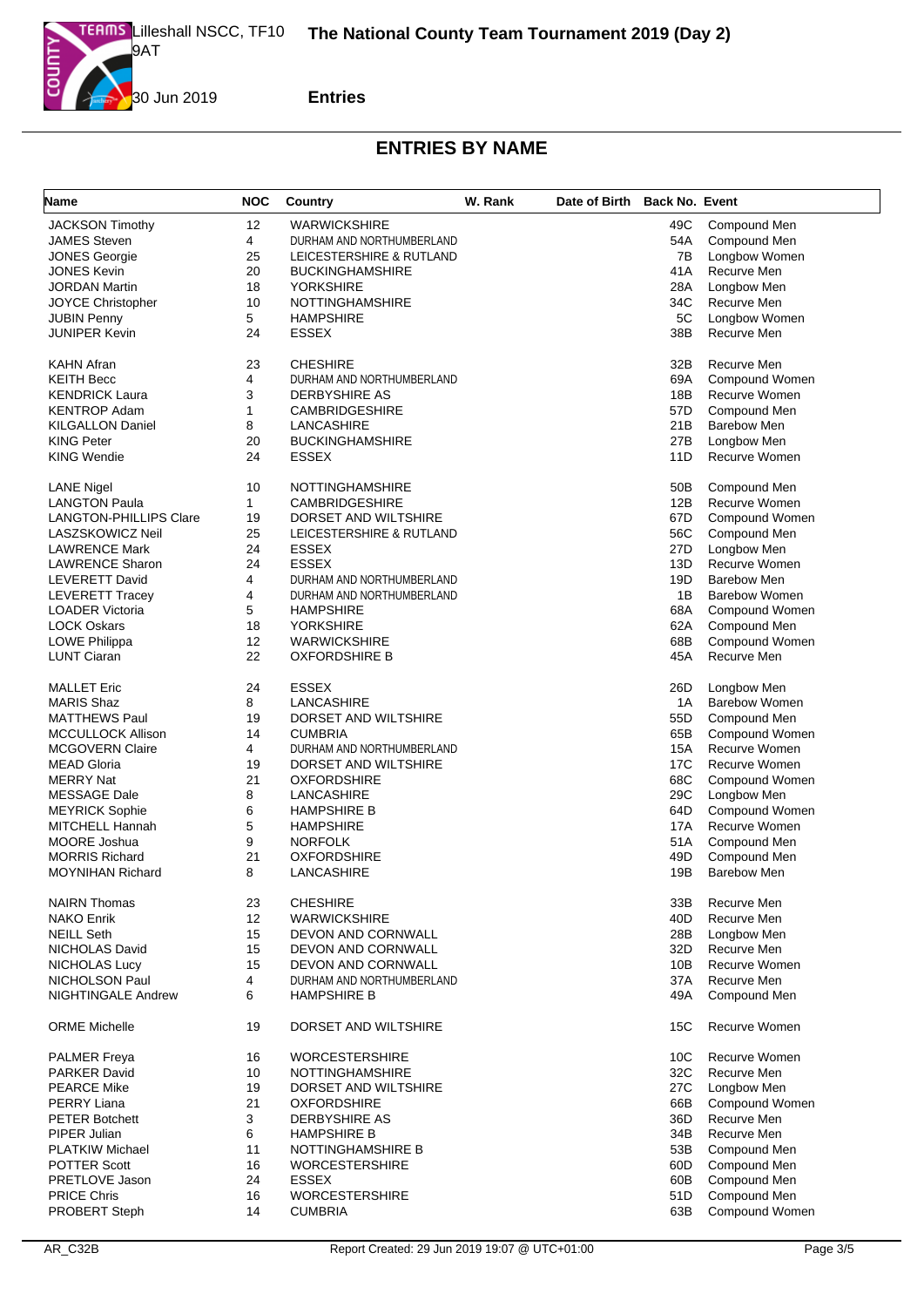

| Name                             | <b>NOC</b>     | Country                   | W. Rank | Date of Birth Back No. Event |     |                      |
|----------------------------------|----------------|---------------------------|---------|------------------------------|-----|----------------------|
| QUACH Tan                        | 20             | <b>BUCKINGHAMSHIRE</b>    |         |                              | 22B | <b>Barebow Men</b>   |
| <b>QURESHI Shai</b>              | 11             | NOTTINGHAMSHIRE B         |         |                              | 52B | Compound Men         |
|                                  |                |                           |         |                              |     |                      |
| <b>RALLS Luke</b>                | 5              | <b>HAMPSHIRE</b>          |         |                              | 58B | Compound Men         |
| RANDALL Rebecca                  | 25             | LEICESTERSHIRE & RUTLAND  |         |                              | 15D | Recurve Women        |
| <b>REES</b> Sam                  | 12             | <b>WARWICKSHIRE</b>       |         |                              | 48C | Compound Men         |
| <b>REHMAN Imran</b>              | 20             | <b>BUCKINGHAMSHIRE</b>    |         |                              | 23B | <b>Barebow Men</b>   |
| <b>RELTON Karen</b>              | 4              | DURHAM AND NORTHUMBERLAND |         |                              | 14A | Recurve Women        |
| <b>RICHARDS Andrew</b>           | 15             | DEVON AND CORNWALL        |         |                              | 31D | Recurve Men          |
| <b>RIDDING Dru</b>               | 14             | <b>CUMBRIA</b>            |         |                              | 57C | Compound Men         |
| <b>ROBERSON Keith</b>            | $\overline{4}$ | DURHAM AND NORTHUMBERLAND |         |                              | 39A | Recurve Men          |
| <b>ROBERTSON Mark</b>            | 4              | DURHAM AND NORTHUMBERLAND |         |                              | 20D | <b>Barebow Men</b>   |
| <b>ROCHA Francis</b>             | 6              | <b>HAMPSHIRE B</b>        |         |                              | 48A | Compound Men         |
| <b>ROSE Marina</b>               | 18             | <b>YORKSHIRE</b>          |         |                              | 65A | Compound Women       |
| <b>ROSE Phoebe</b>               | 19             | DORSET AND WILTSHIRE      |         |                              | 2C  | <b>Barebow Women</b> |
| <b>ROWE Alex</b>                 | 15             | DEVON AND CORNWALL        |         |                              | 33D | Recurve Men          |
| SAGOO Jaspreet                   | 1              | <b>CAMBRIDGESHIRE</b>     |         |                              | 11B | Recurve Women        |
| SANCHEZ POMBROL Daniel           | 1              | <b>CAMBRIDGESHIRE</b>     |         |                              | 37C | Recurve Men          |
| <b>SCOTT Simon</b>               | 3              | DERBYSHIRE AS             |         |                              | 53C | Compound Men         |
| <b>SEWELL Tony</b>               | 24             | <b>ESSEX</b>              |         |                              | 62B | Compound Men         |
| <b>SILALE Augustinas</b>         | 22             | <b>OXFORDSHIRE B</b>      |         |                              | 44A | Recurve Men          |
| SIMPSON Colin                    | 13             | <b>BERKSHIRE</b>          |         |                              | 35A | Recurve Men          |
| <b>SKINNER Martin</b>            | 24             | <b>ESSEX</b>              |         |                              | 39B | Recurve Men          |
| SLIP Katheryn                    | 19             | DORSET AND WILTSHIRE      |         |                              | 16C | Recurve Women        |
| <b>SMITH Andrew</b>              | 24             | <b>ESSEX</b>              |         |                              | 37B | Recurve Men          |
| <b>SMITH Andrew</b>              | 9              | <b>NORFOLK</b>            |         |                              | 53A | Compound Men         |
| <b>SMITH Anne</b>                | 25             | LEICESTERSHIRE & RUTLAND  |         |                              | 14D | Recurve Women        |
| <b>SMITH Roger</b>               | 17             | <b>WORCESTERSHIRE B</b>   |         |                              | 39D | Recurve Men          |
| <b>SOLLARS Andy</b>              | 5              | <b>HAMPSHIRE</b>          |         |                              | 30D | Longbow Men          |
| SOU Li                           | 18             | <b>YORKSHIRE</b>          |         |                              | 10A | Recurve Women        |
| <b>SPEIGHT Mark</b>              | 4              | DURHAM AND NORTHUMBERLAND |         |                              | 55A | Compound Men         |
| <b>SPENCE Nikki</b>              | 13             | <b>BERKSHIRE</b>          |         |                              | 8D  | Recurve Women        |
| <b>STAPLETON Michaela</b>        | 15             | DEVON AND CORNWALL        |         |                              | 5B  | Longbow Women        |
| <b>STEPHENSON Ollie</b>          | 25             | LEICESTERSHIRE & RUTLAND  |         |                              | 41B | Recurve Men          |
| STEPHENSON Rebecca               | 8              | LANCASHIRE                |         |                              | 12C | Recurve Women        |
| STEWART-CAWS Julie               | 6              | <b>HAMPSHIRE B</b>        |         |                              | 65D | Compound Women       |
| <b>STOCKER Celia</b>             | 13             | <b>BERKSHIRE</b>          |         |                              | 9D  | Recurve Women        |
| <b>STRINGER Brett</b>            | 5              | <b>HAMPSHIRE</b>          |         |                              | 24C | <b>Barebow Men</b>   |
| STUDHOLME Glenn                  | 4              | DURHAM AND NORTHUMBERLAND |         |                              | 21D | <b>Barebow Men</b>   |
| <b>SULLIVAN Martin</b>           | 1              | <b>CAMBRIDGESHIRE</b>     |         |                              | 35C | Recurve Men          |
| <b>SUTTON Paul</b>               | 8              | LANCASHIRE                |         |                              | 32A | Recurve Men          |
| <b>TAYLOR Philippa</b>           | 3              | <b>DERBYSHIRE AS</b>      |         |                              | 17B | Recurve Women        |
| <b>TERRY Emma</b>                | 8              | LANCASHIRE                |         |                              | 66C | Compound Women       |
| <b>THOMAS Nathan</b>             | 3              | <b>DERBYSHIRE AS</b>      |         |                              | 52C | Compound Men         |
| <b>THORNTON Abigail</b>          | 4              | DURHAM AND NORTHUMBERLAND |         |                              | 16A | Recurve Women        |
| <b>TIMMINS David</b>             | 21             | <b>OXFORDSHIRE</b>        |         |                              | 45B | Recurve Men          |
| <b>TIPPING Rebekah</b>           | 12             | <b>WARWICKSHIRE</b>       |         |                              | 9Β  | Recurve Women        |
| <b>TITTENSOR Geoffrey</b>        | 8              | LANCASHIRE                |         |                              | 62C | Compound Men         |
| <b>TITTENSOR Paul</b>            | 8              | LANCASHIRE                |         |                              | 33A | Recurve Men          |
| <b>TOHOVITIS George</b>          | 10             | <b>NOTTINGHAMSHIRE</b>    |         |                              | 48B | Compound Men         |
| <b>TOWLE James</b>               | 6              | <b>HAMPSHIRE B</b>        |         |                              | 35B | Recurve Men          |
| <b>TRUDGILL Ben</b>              | 25             | LEICESTERSHIRE & RUTLAND  |         |                              | 40B | Recurve Men          |
| <b>TUDOR Laura</b>               | 13             | <b>BERKSHIRE</b>          |         |                              | 10D | Recurve Women        |
| <b>TURNER Colin</b>              | 8              | LANCASHIRE                |         |                              | 20B | <b>Barebow Men</b>   |
| <b>TURNER Mark</b>               | 24             | <b>ESSEX</b>              |         |                              | 19A | <b>Barebow Men</b>   |
| <b>TUTUIANU Anca</b>             | 18             | <b>YORKSHIRE</b>          |         |                              | 63A | Compound Women       |
| <b>TWIGG Rob</b>                 | 15             | DEVON AND CORNWALL        |         |                              | 29B | Longbow Men          |
| <b>TWIGG Sophie</b>              | 15             | DEVON AND CORNWALL        |         |                              | 6B  | Longbow Women        |
| VAN BESOUW Rachel                | 5              | <b>HAMPSHIRE</b>          |         |                              | 18C | Recurve Women        |
| <b>VANETTI Paul</b>              | 21             | <b>OXFORDSHIRE</b>        |         |                              | 43A | Recurve Men          |
|                                  |                |                           |         |                              |     |                      |
| <b>WALKER-MATTHEWS Charlotte</b> | 19             | DORSET AND WILTSHIRE      |         |                              | 1C  | <b>Barebow Women</b> |
| <b>WALL Andrew</b>               | $\overline{7}$ | KENT                      |         |                              | 27A | Longbow Men          |
|                                  |                |                           |         |                              |     |                      |